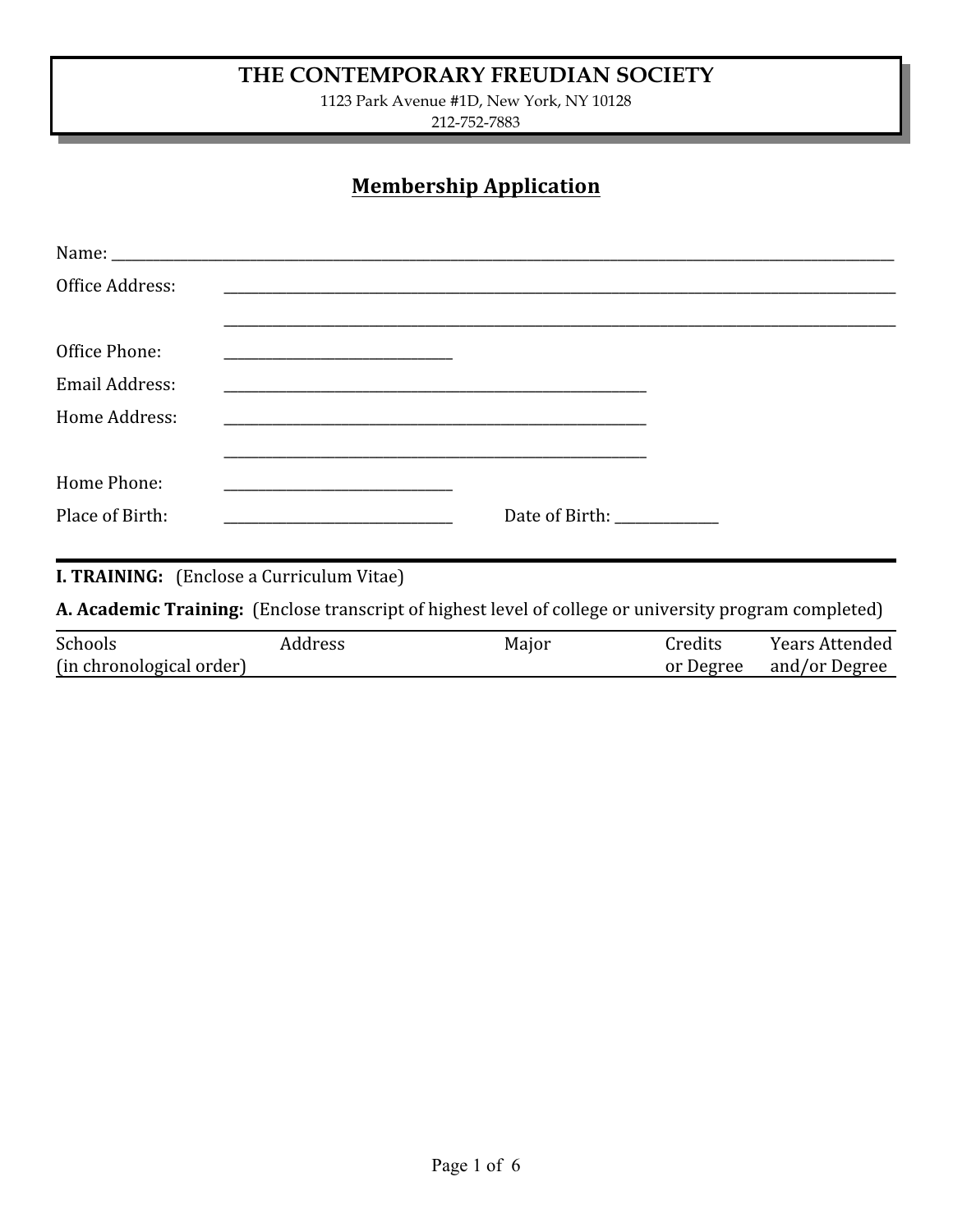#### **B. Institute Psychoanalytic Training:** (Enclose transcript)

| Institute | ddress | ^redits or | Dates of Attendance |  |
|-----------|--------|------------|---------------------|--|
|           |        | Graduation | and Completion      |  |

**C. For Licensed Psychoanalysts,** list the authorized setting where you completed your LP experience requirement. Please include the Training Program under whose auspices this was completed and the address where this supervised work took place:

#### **D. Non-Institute Psychoanalytic Training:**

(Full Description and Dates: List course titles, instructors, summaries of content)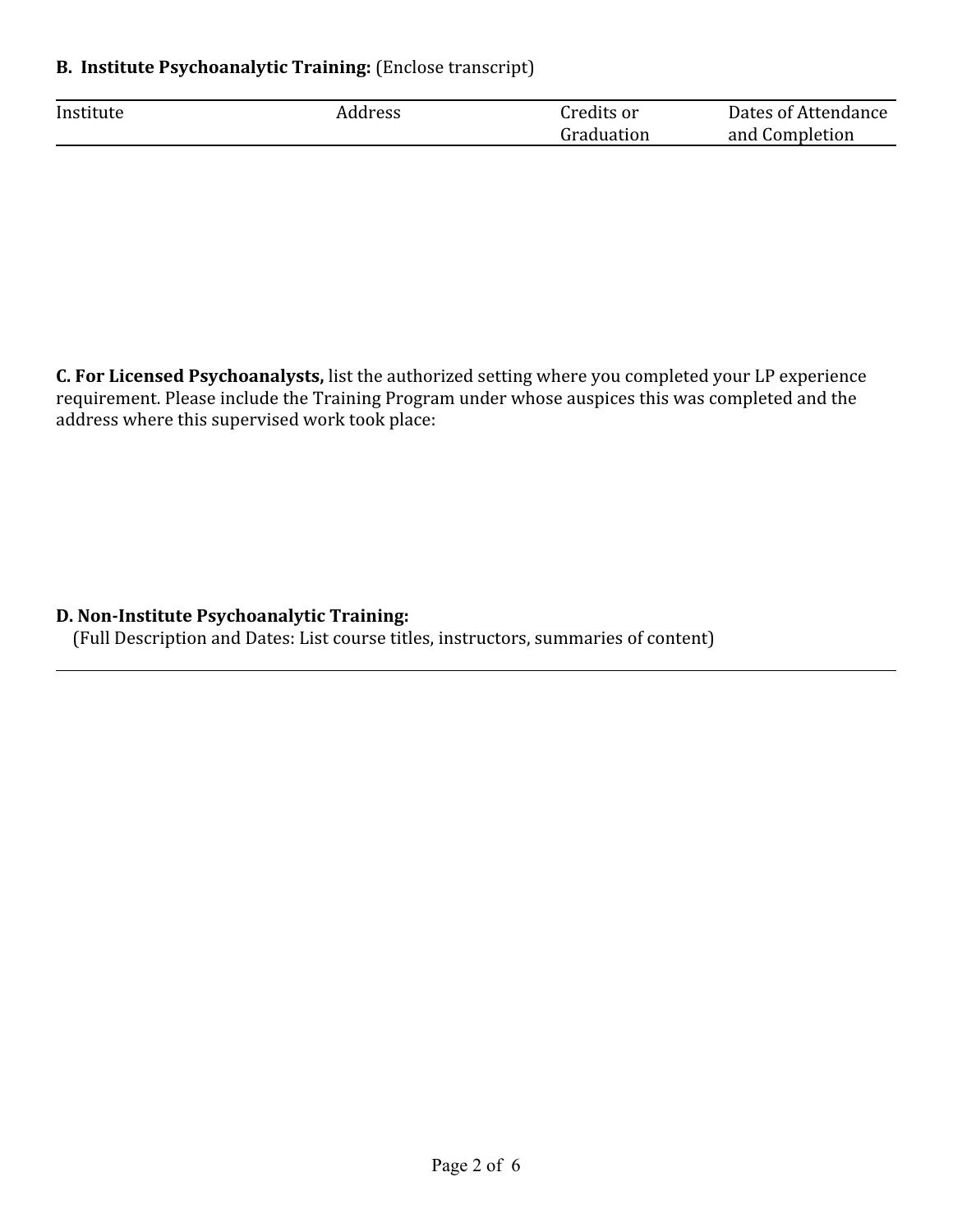#### **II. PERSONAL ANALYSIS:**

| Analyst's Name | Institute or             | .)ates of | # of Sessions | Total #  |
|----------------|--------------------------|-----------|---------------|----------|
| and Address    | Professional Affiliation | Treatment | per week      | of Hours |

### **III. SUPERVISION OF CONTROL CASES:**

(Psychoanalyses conducted under supervision. List each case individually)

| $\operatorname{Case}$<br>(Identify<br>by age and<br>gender) | Name and Address<br>of Supervising<br>Analyst | Supervisor's<br>Institute or<br>Prof.<br>Affiliation | Supervisor's<br>Training<br>Analyst<br>Status | $\#$ of<br>Treatment<br>Hrs Patient<br>Seen/Week | Dates<br>Case<br>Seen | Supervision<br>Hours per<br>week | Total<br>Hrs of<br>Super-<br>vision | Total Hrs<br>of<br>Treatment<br>of Case |
|-------------------------------------------------------------|-----------------------------------------------|------------------------------------------------------|-----------------------------------------------|--------------------------------------------------|-----------------------|----------------------------------|-------------------------------------|-----------------------------------------|
|                                                             |                                               |                                                      |                                               |                                                  |                       |                                  |                                     |                                         |
|                                                             |                                               |                                                      |                                               |                                                  |                       |                                  |                                     |                                         |
|                                                             |                                               |                                                      |                                               |                                                  |                       |                                  |                                     |                                         |
|                                                             |                                               |                                                      |                                               |                                                  |                       |                                  |                                     |                                         |
|                                                             |                                               |                                                      |                                               |                                                  |                       |                                  |                                     |                                         |
|                                                             |                                               |                                                      |                                               |                                                  |                       |                                  |                                     |                                         |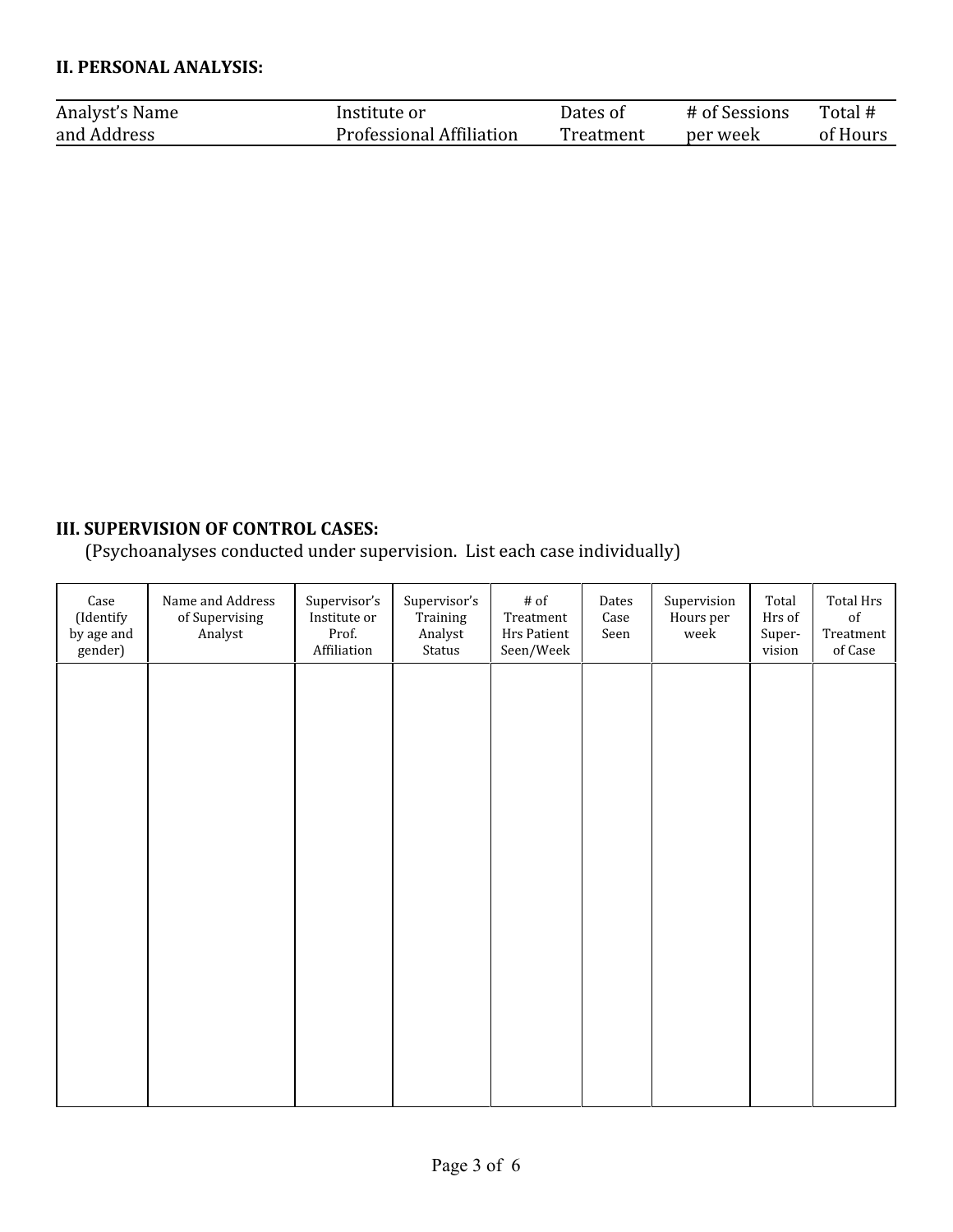#### **IV. PROFESSIONAL EXPERIENCE:**

(Clinics, agencies, schools, or institutions. Begin with most recent position.)

| Name        | Dates    | Hours | <b>Functions</b> | Supervised by, if    |
|-------------|----------|-------|------------------|----------------------|
| and Address | per week |       |                  | relevant, profession |
|             |          |       |                  | and name             |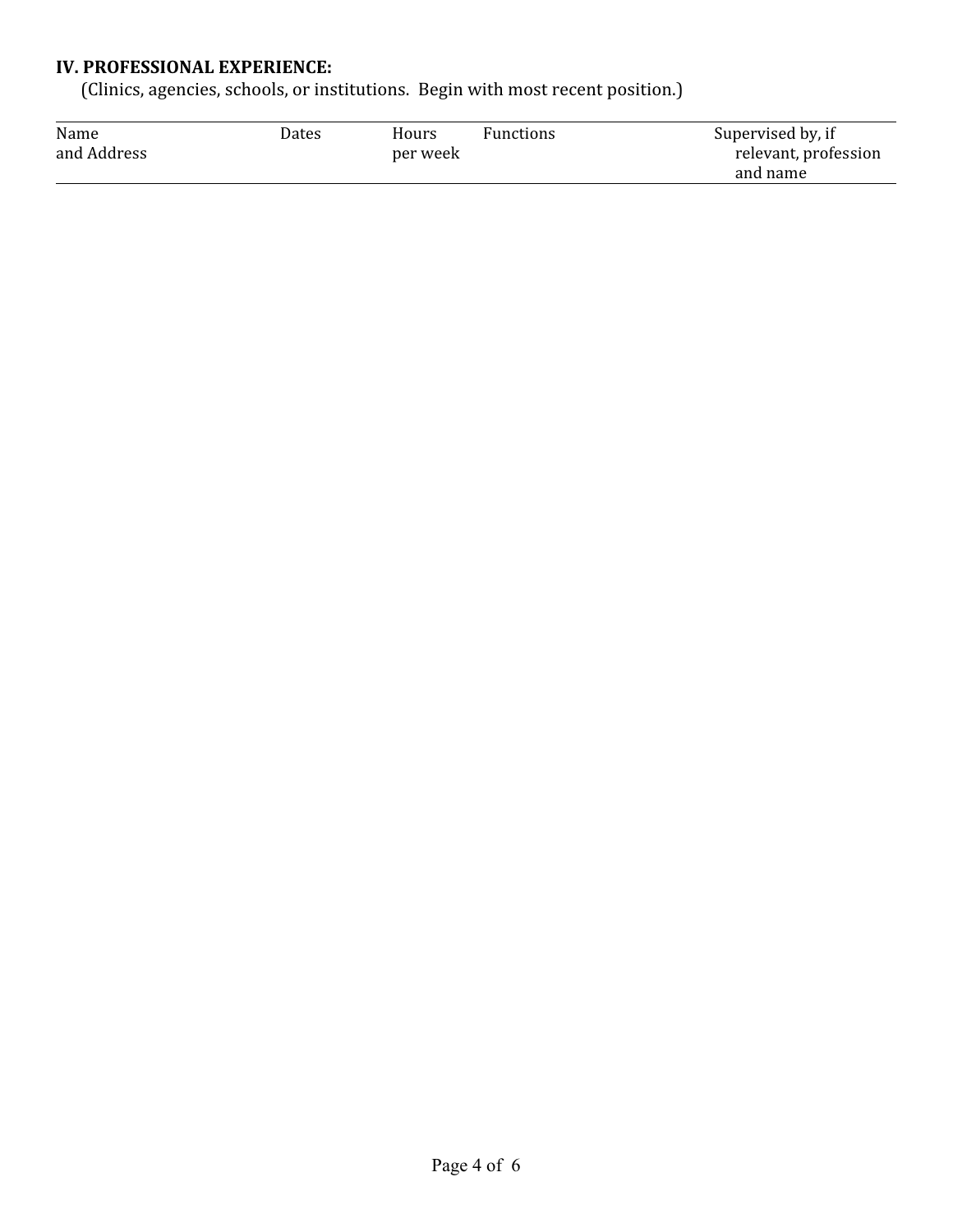### **V. NATURE OF CLINICAL PRACTICE:** (Private and other)

| Date Practice<br><b>Began</b> | Hours per week<br>(average & current) |  |
|-------------------------------|---------------------------------------|--|
|                               |                                       |  |
|                               |                                       |  |
|                               |                                       |  |
|                               |                                       |  |
|                               |                                       |  |
|                               |                                       |  |
|                               |                                       |  |

### **VI. TEACHING EXPERIENCE:** (Include clinical supervisory teaching)

|                    | Institution | Rank | Course Title | Dates |
|--------------------|-------------|------|--------------|-------|
| A. Psychoanalytic: |             |      |              |       |
|                    |             |      |              |       |
|                    |             |      |              |       |
|                    |             |      |              |       |
| B. Other:          |             |      |              |       |
|                    |             |      |              |       |
|                    |             |      |              |       |
|                    |             |      |              |       |
|                    |             |      |              |       |
|                    |             |      |              |       |